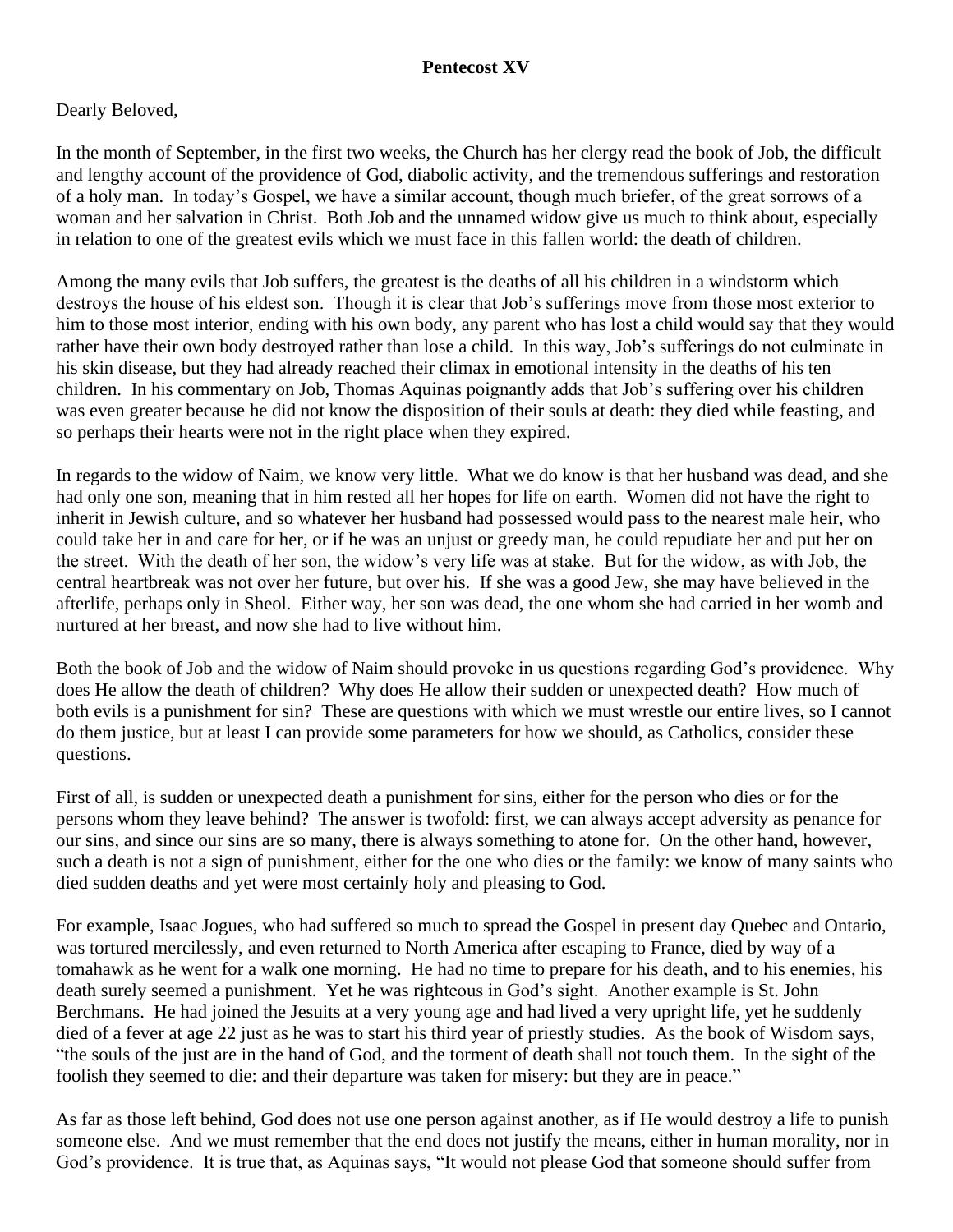adversity unless He wished some good to come to him from it." But it is also true that the child who dies has a purpose with the Lord, and is not merely a pawn in His eternal plan; the child also has a destiny willed by God.

The story of Job also offers a very useful lesson in this regard: the bulk of the book is taken up with a debate between Job and his friends—they insist that his misfortune must has been the result of his sins; Job insists he did nothing to warrant such evil. As Aquinas points out, Job and his friends agreed on one point, that "not only nature but also human affairs are subject to divine providence"; but they disagreed on another point: "they thought that man is rewarded for the good which he does with temporal prosperity by God and is punished for the evil which he does with temporal adversity by God, as though temporal goods are the rewards for virtues and temporal evils are the proper punishments of sins." This was not the case before Christ's coming, and it is most certainly not the case in the time of Christ. Our deeds, both good and evil, are rewarded and punished with eternal rewards and punishments. That is why all prosperity and adversity can be considered as neutral; it does not reflect upon either our moral goodness or our wickedness. What does reflect our inner state is how we react to bad circumstances—either with bitterness and rejection of divine love, or with greater faith, hope and charity.

Why does God allow the death of children? In the case of baptized children who die, or of baptized adolescents and adults whose innocence resembles that of children, there are three principal reasons. The first is negative: the child may have fallen away later in life, had not God taken him or her now. There are surely many of us here who were innocent in our youth and turned bad in our adolescence or young adulthood; had we died at that time, we may have gone to hell. So there are some children who are saved by dying when they have yet to commit a sin. Again, the book of Wisdom instructs us, "There was one who pleased God and was loved by him, and while living among sinners he was taken up. He was caught up lest evil change his understanding or guile deceive his soul. For the fascination of wickedness obscures what is good, and roving desire perverts the innocent mind."

A second, positive reason is that the world is not worthy of them. Though we ought not think on it very often or for very much time when we do, our world is unspeakably corrupt: it is perverse, unjust, deceitful, selfish, disgusting. There are some souls that are so pure that they should not spend much time in this world, not because they would be tainted by it, but because the world is not worthy to, even for a moment, benefit from the person's holiness. And where does a child's holiness come from? From the grace of God, who has chosen that child to be sanctified in a special way from all eternity.

A third, positive reason is for the sake of those left on earth. A child who dies after baptism but before reaching the age of reason is most certainly in heaven; and many children and adolescents who reach the age of reason retain their innocence by divine grace, and so we have good reason to believe they too enjoy the beatific vision. This being the case, they die so that they may lead their families and friends to heaven. They do so by creating in us a longing to see them again, and to strive to grow in holiness so as to merit heaven and to dwell with them forever. They also do so by praying for us, by being present in our lives in a way in which they could never be had they remained on earth. We think of persuasion as being the most powerful means of bringing someone to heaven; but the power of prayer and of grace is far more powerful. And the soul that sees God knows all that pleases Him and precisely what to ask to procure the salvation of his or her family. To have a child in heaven is not a sign of divine disfavor; it is actually a sign of His blessing and love: He does, in fact, love the child as the parent does, only more, and sees all the beauty of soul which He Himself has caused to be, and He takes that to Himself. But not only that—He has made the child's death a cause of blessing for the family, and a more intimate connection between them than could have been possible on earth.

A special case for consideration is unborn babies. Despite the doctrinal confusion of the past many decades, and the rash and unhelpful speculations of some, the Church still teaches that unbaptized children go to limbo, a place of natural happiness, where they delight in God's truth, goodness and beauty. If limbo is indeed the eternal destination of unbaptized children, and not just a temporary one, the Lord is still present to them, though it may seem cruel to us. There are different ways in which human beings can praise God: some by the mind,